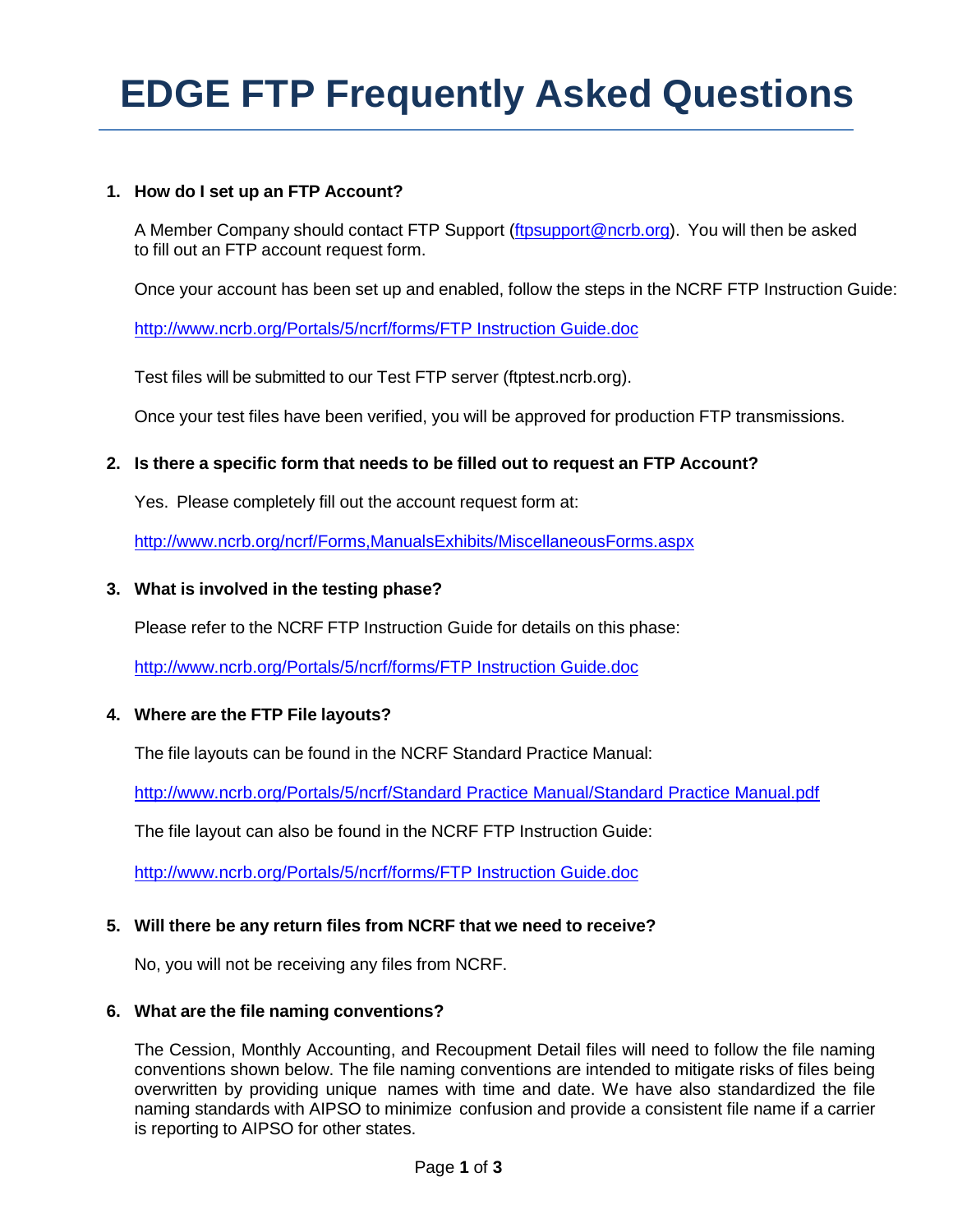| <b>File Type</b>                                                                                           | <b>NCRF File Naming Convention for FTP</b>                                                                                                                      |
|------------------------------------------------------------------------------------------------------------|-----------------------------------------------------------------------------------------------------------------------------------------------------------------|
| Cessions                                                                                                   | 32C <company code=""><mm><dd><yy><hhmmss></hhmmss></yy></dd></mm></company>                                                                                     |
|                                                                                                            | Example: 32C01238102106154020                                                                                                                                   |
| Monthly Accounting Report &<br>Detail: (Premium/Loss Detail<br>& Summary, and<br><b>Recoupment Summary</b> | 32A <company code=""><acct month=""><acctyear>_<mm><dd><yy><hhmmss><br/>Example: 32A012380906 102106154020</hhmmss></yy></dd></mm></acctyear></acct></company>  |
| <b>Supplemental Accounting File</b>                                                                        | 32S <companycode><acctmonth><acctyear>_<mm><dd><yy><hhmmss><br/>Example: 32S012380906_102106154020</hhmmss></yy></dd></mm></acctyear></acctmonth></companycode> |
| <b>Recoupment Detail</b>                                                                                   | 32R <company code=""><acct month=""><acct year="">_<mm><dd><yy><hhmmss><br/>Example: 32R012380906_102106154020</hhmmss></yy></dd></mm></acct></acct></company>  |

| MM:     | MonthMonth                       |
|---------|----------------------------------|
| ∙חח     | DayDay                           |
| YY.     | YearYear                         |
| HHMMSS: | HourHourMinuteMinuteSecondSecond |

## **7. What file extensions should be used?**

All encrypted files (using the NCRF public key) will have a ".pgp" extension. For un‐encrypted files, the preferred extension is ".txt."

## **8. Where is the NCRF public pgp key?**

The NCRF public key can be found in the NCRF FTP Instruction Guide.

## **9. What connections are approved with the NCRF FTP server?**

We allow SFTP (SSH over FTP), FTPS Implicit (SSL over FTP), FTP, HTTPS and HTTP connections. NCRF recommends and prefers that data be transmitted by first encrypting the file with the NCRF public key and then transmitting via any one of the secured channels: SFTP, FTPS, HTTPS. Other methods allowed but not as secure are:

- Encrypted data with NCRF public key over unencrypted (straight) FTP
- Unencrypted data over any one of the secured channels: SFTP, FTPS, HTTPS

NOTE: Unencrypted data over FTP (which is also unencrypted) is **not allowed**. If you do attempt to transmit this way, you will be contacted by FTP Support to move to one of the other supported methods above.

## **10. Should there be any time delay between multiple transmissions from the company?**

No, there is not any required time delay between multiple transmissions.